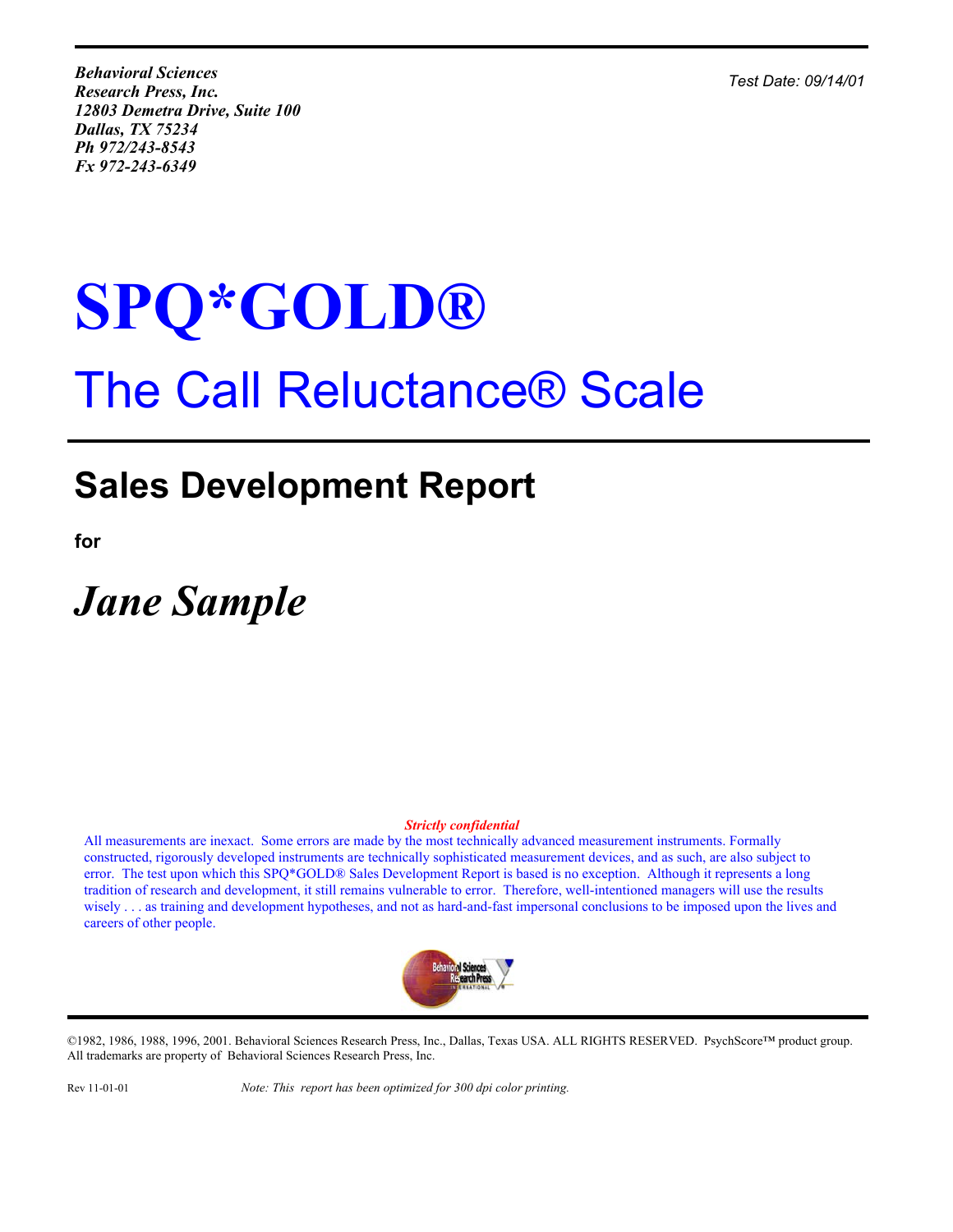#### *Section 1: Sales Call Reluctance® Overview*

| Prospecting Brake™: 30       | $0 - 10 - 20 - 30 - 40 - 50 - 60 - 70 - 80 - 90 - 100$                                                                                                                                                      |  |  |
|------------------------------|-------------------------------------------------------------------------------------------------------------------------------------------------------------------------------------------------------------|--|--|
| ,,,,,,,,,,,,,,               |                                                                                                                                                                                                             |  |  |
| <b>Capsule Summary:</b>      | Hesitation to initiate contact in a variety of situations. This could translate into job-related<br>emotional distress, and an insufficient number of contacts to sustain personal or career objectives.    |  |  |
| <b>Management Tips:</b>      | Contact initiation for self-promotional or sales prospecting purposes should be much easier for this<br>individual than for the typical salesperson. Call reluctance® is not a problem at the present time. |  |  |
|                              | PROSPECTING BRAKE™ CODE: GREEN                                                                                                                                                                              |  |  |
| <b>Outlook:</b>              | Review individual types for specific outlooks.                                                                                                                                                              |  |  |
| Prospecting Accelerator™: 70 | $0 - 10 - 20 - 30 - 40 - 50 - 60 - 70 - 80 - 90 - 100$<br>,,,,,,,,,,,,,,,,,,,,,,,,,,,,,,,,,,,                                                                                                               |  |  |

- **Capsule Summary:** Tendency to initiate contact in a variety of situations. This could translate into a sufficient number of contacts to sustain personal or career objectives.
- **Management Tips:**  Contact initiation for self-promotional or sales prospecting purposes should be much easier for this individual than for the typical salesperson. Call reluctance® is not a problem at the present time.

PROSPECTING ACCELERATOR™ CODE: GREEN

**Outlook:** Review individual types for specific outlooks.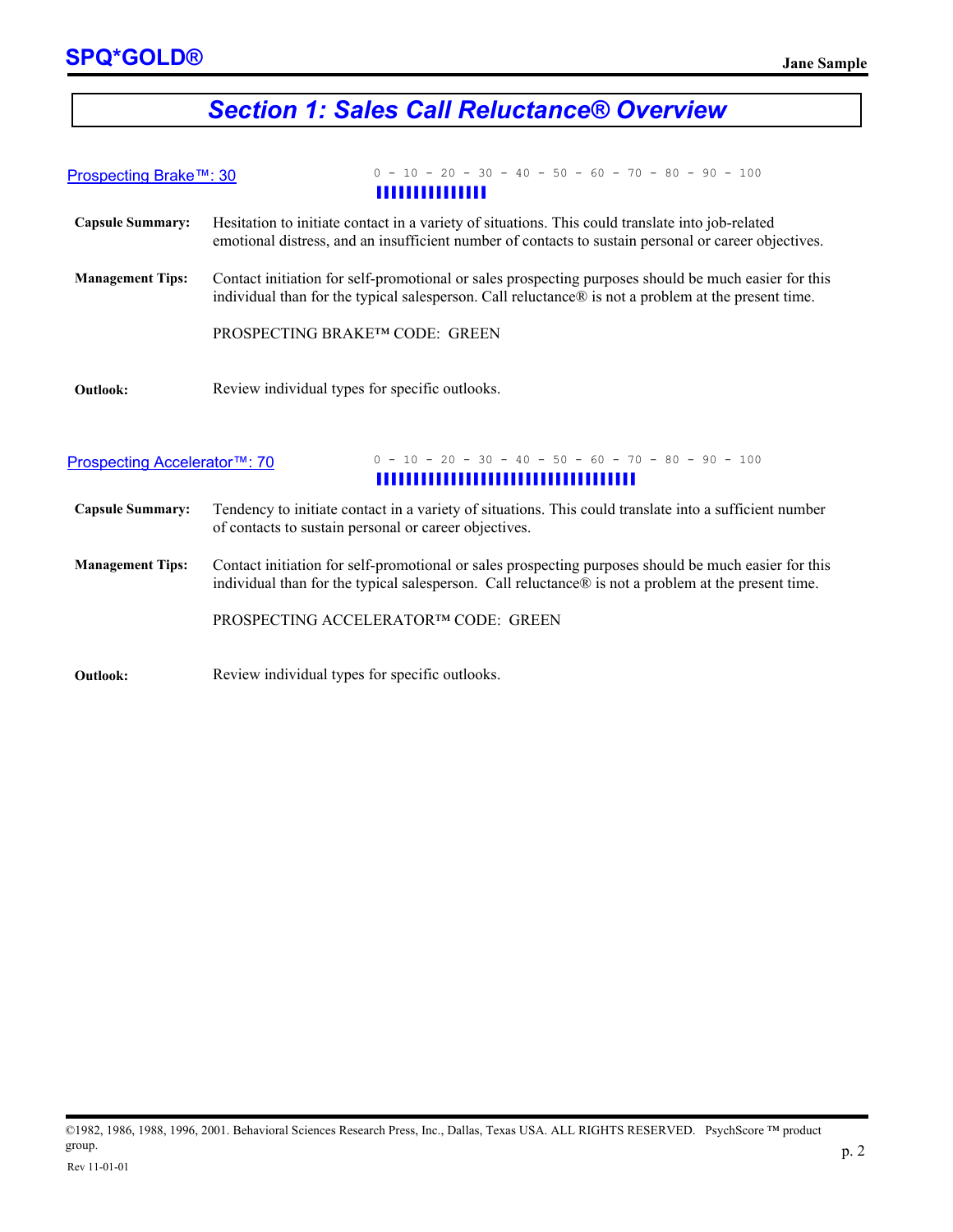## *Section 2: Sales Call Reluctance® Types*

| Doomsayer SalesCR™: 0      | $0 - 10 - 20 - 30 - 40 - 50 - 60 - 70 - 80 - 90 - 100$                                                                                                                                                                           |  |  |  |
|----------------------------|----------------------------------------------------------------------------------------------------------------------------------------------------------------------------------------------------------------------------------|--|--|--|
| <b>Capsule Summary:</b>    | Slow to take risks, invests considerable energy in anticipating and worrying about low probability<br>catastrophes.                                                                                                              |  |  |  |
| <b>Management Tips:</b>    | This individual is less inclined to suffer from Doomsayer SalesCR™ Call Reluctance®.                                                                                                                                             |  |  |  |
|                            | DOOMSAYER SalesCR™ CODE: GREEN                                                                                                                                                                                                   |  |  |  |
| <b>Outlook:</b>            | Very difficult to prevent and correct.                                                                                                                                                                                           |  |  |  |
| Over-Preparer SalesCR™: 33 | $0 - 10 - 20 - 30 - 40 - 50 - 60 - 70 - 80 - 90 - 100$<br>,,,,,,,,,,,,,,,,                                                                                                                                                       |  |  |  |
| <b>Capsule Summary:</b>    | Always preparing, organizing and getting ready to prospect. Tends to over-analyze and underact.                                                                                                                                  |  |  |  |
| <b>Management Tips:</b>    | Scores suggest this individual may occasionally become over-invested in preparing to prospect at<br>the expense of actually prospecting. For additional information see THE PSYCHOLOGY OF<br>SALES CALL RELUCTANCE® - pp. 80-86. |  |  |  |
|                            | OVER-PREPARER SalesCR™ CODE: YELLOW                                                                                                                                                                                              |  |  |  |
| <b>Outlook:</b>            | Easy to prevent, and moderately easy to correct.                                                                                                                                                                                 |  |  |  |
| Hyper-Pro SalesCR™: 40     | $0 - 10 - 20 - 30 - 40 - 50 - 60 - 70 - 80 - 90 - 100$<br>,,,,,,,,,,,,,,,,,,,,,,                                                                                                                                                 |  |  |  |
| <b>Capsule Summary:</b>    | Places great importance on image and prestige. Likely to remove self quickly from any situation<br>considered beneath him/her or that does not serve to promote image.                                                           |  |  |  |
| <b>Management Tips:</b>    | This individual may occasionally become distracted by over-concern with image and credibility                                                                                                                                    |  |  |  |

issues. For more information see THE PSYCHOLOGY OF SALES CALL RELUCTANCE® - pp. 86-93.

HYPER-PRO SalesCR™ CODE: YELLOW

**Outlook:** Moderately easy to prevent and correct if individual is able to admit they might have Hyper-Pro SalesCR™

<sup>©1982, 1986, 1988, 1996, 2001.</sup> Behavioral Sciences Research Press, Inc., Dallas, Texas USA. ALL RIGHTS RESERVED. PsychScore ™ product group.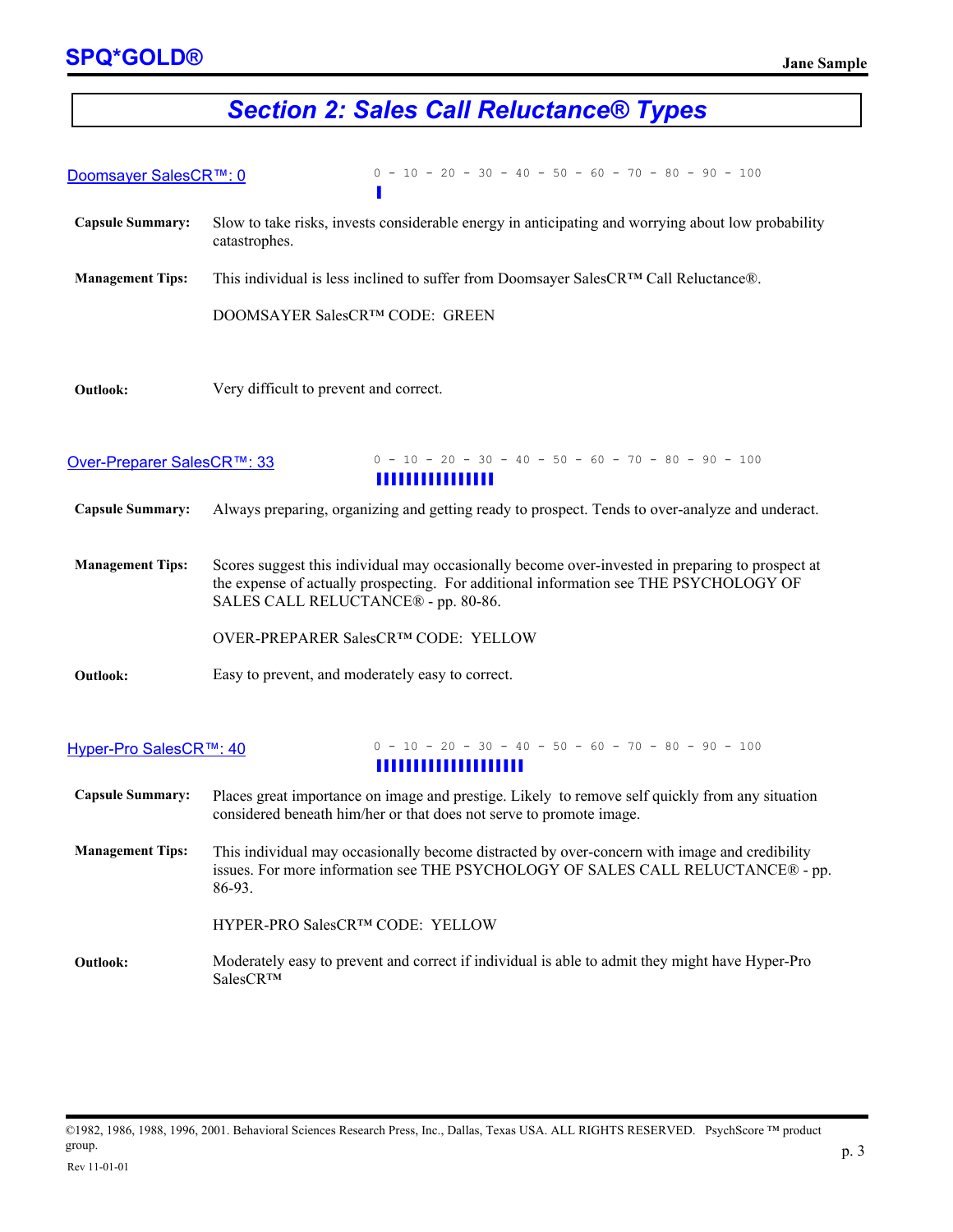| Stage Fright SalesCR™: 25   | $0 - 10 - 20 - 30 - 40 - 50 - 60 - 70 - 80 - 90 - 100$                                                                                                                                                                            |  |  |  |
|-----------------------------|-----------------------------------------------------------------------------------------------------------------------------------------------------------------------------------------------------------------------------------|--|--|--|
|                             | ,,,,,,,,,,,,,                                                                                                                                                                                                                     |  |  |  |
| <b>Capsule Summary:</b>     | Fears making group presentations. May perform well in initiating one-on-one contacts, but will<br>avoid group presentations at all costs.                                                                                         |  |  |  |
| <b>Management Tips:</b>     | Scores suggest this individual has no more or less hesitation to make group prospecting<br>presentations than the average salesperson. For more information see THE PSYCHOLOGY OF<br>SALES CALL RELUCTANCE® - pp. 93-98.          |  |  |  |
|                             | STAGE FRIGHT SalesCR™ CODE: YELLOW                                                                                                                                                                                                |  |  |  |
| Outlook:                    | Easy to prevent and correct.                                                                                                                                                                                                      |  |  |  |
| Role Rejection SalesCR™: 20 | $0 - 10 - 20 - 30 - 40 - 50 - 60 - 70 - 80 - 90 - 100$<br><b>HIIIIIIII</b>                                                                                                                                                        |  |  |  |
| <b>Capsule Summary:</b>     | Feels ashamed of career choice. May have accepted some of the negative stereotypes typically used<br>to describe salespeople and assumes that everyone else has as well.                                                          |  |  |  |
| <b>Management Tips:</b>     | Scores suggest this individual is not likely to experience prospecting difficulties due to Role<br>Rejection SalesCR™ Call Reluctance®.                                                                                           |  |  |  |
|                             | ROLE REJECTION SalesCR™ CODE: GREEN                                                                                                                                                                                               |  |  |  |
| <b>Outlook:</b>             | Easy to prevent and correct.                                                                                                                                                                                                      |  |  |  |
| Yielder SalesCR™: 22        | $0 - 10 - 20 - 30 - 40 - 50 - 60 - 70 - 80 - 90 - 100$<br><b>HIIIIIIII</b>                                                                                                                                                        |  |  |  |
| <b>Capsule Summary:</b>     | Fears doing anything which might be considered pushy or intrusive. Always waiting for the 'right<br>time' to call; hesitates to close.                                                                                            |  |  |  |
| <b>Management Tips:</b>     | This individual may occasionally experience prospecting slow-downs in reaction to fears of being<br>considered pushy, forward or intrusive. For more information, read THE PSYCHOLOGY OF<br>SALES CALL RELUCTANCE® - pp. 113-118. |  |  |  |
|                             | YIELDER SalesCR™ CODE: YELLOW                                                                                                                                                                                                     |  |  |  |
| Outlook:                    | Moderately difficult to prevent and correct.                                                                                                                                                                                      |  |  |  |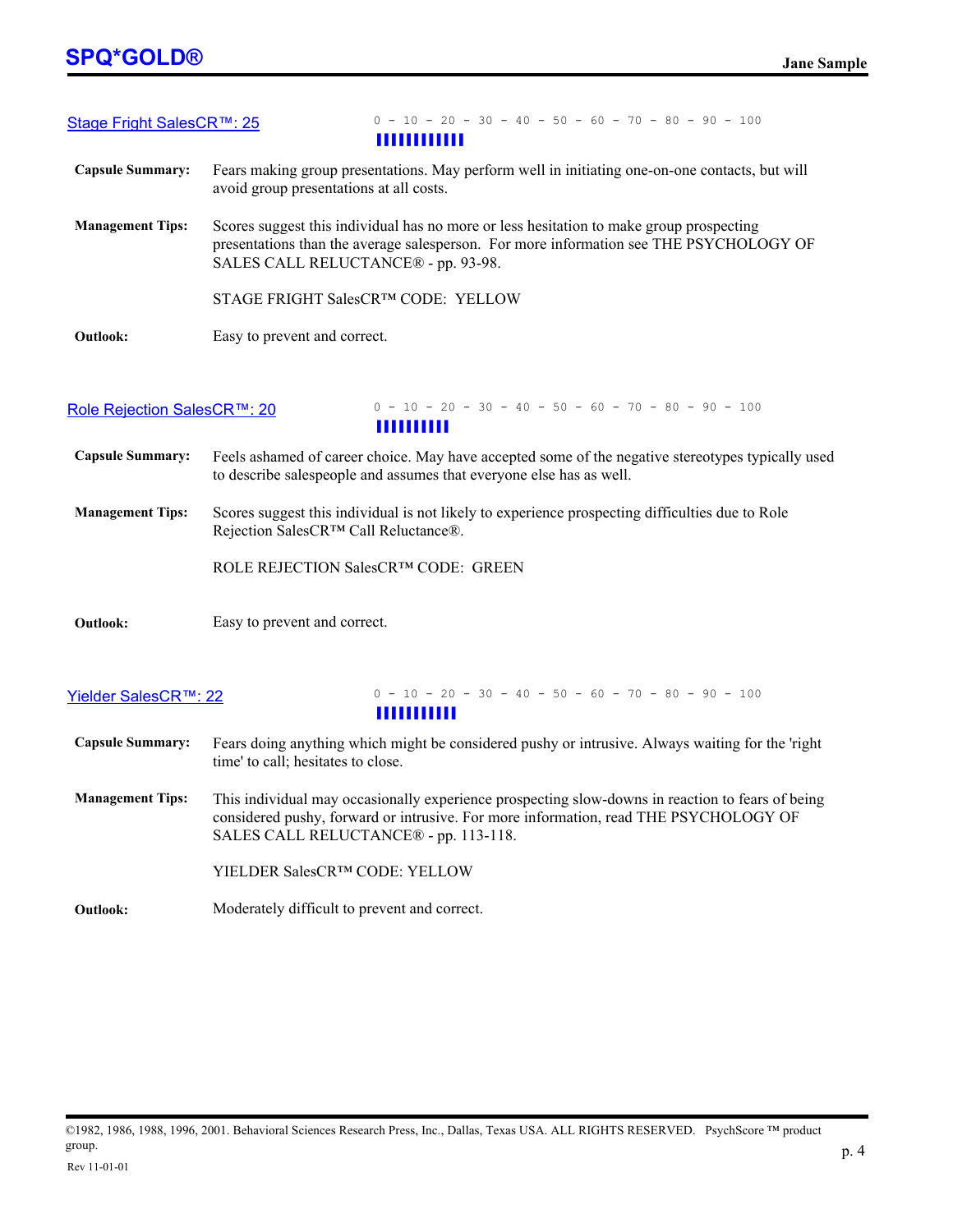| Social Self-Cons. SalesCR™: 20   | $0 - 10 - 20 - 30 - 40 - 50 - 60 - 70 - 80 - 90 - 100$                                                                                                                                                                                                                                                                                                                |  |  |  |  |
|----------------------------------|-----------------------------------------------------------------------------------------------------------------------------------------------------------------------------------------------------------------------------------------------------------------------------------------------------------------------------------------------------------------------|--|--|--|--|
| <b>Capsule Summary:</b>          | Intimidated by up-market prospects with wealth, power, prestige or education.                                                                                                                                                                                                                                                                                         |  |  |  |  |
| <b>Management Tips:</b>          | This individual may be less inclined to be intimidated by persons of wealth, prestige or power than<br>most salespeople. NOTE: THIS FORM OF CALL RELUCTANCE® IS HIGHLY<br>CONTAGIOUS. ALTHOUGH THIS INDIVIDUAL TENDS TO BE NATURALLY RESISTANT,<br>PASSIVE EXPOSURE TO SMALL TOXIC DOSES OF THIS FORM OF CALL<br>RELUCTANCE® CAN RESULT IN CAREER-LIMITING ATTITUDES. |  |  |  |  |
|                                  | SOCIAL SELF-CONSCIOUSNESS SalesCRTM CODE: GREEN                                                                                                                                                                                                                                                                                                                       |  |  |  |  |
| Outlook:                         | Moderately easy to prevent and correct.                                                                                                                                                                                                                                                                                                                               |  |  |  |  |
| Separationist SalesCR™: 25       | $0 - 10 - 20 - 30 - 40 - 50 - 60 - 70 - 80 - 90 - 100$<br>,,,,,,,,,,,,                                                                                                                                                                                                                                                                                                |  |  |  |  |
| <b>Capsule Summary:</b>          | Hesitates to use friends as prospects or as a source of referrals. Fears that relationships might be<br>jeopardized and believes it is unprofessional to mix business with friendship.                                                                                                                                                                                |  |  |  |  |
| <b>Management Tips:</b>          | This individual scored below average and should have little difficulty networking and prospecting<br>among personal friends.                                                                                                                                                                                                                                          |  |  |  |  |
|                                  | SEPARATIONIST SalesCR™ CODE: GREEN                                                                                                                                                                                                                                                                                                                                    |  |  |  |  |
| Outlook:                         | Easy to prevent and correct.                                                                                                                                                                                                                                                                                                                                          |  |  |  |  |
| Emot. Unemancipated SalesCR™: 50 | $0 - 10 - 20 - 30 - 40 - 50 - 60 - 70 - 80 - 90 - 100$<br>,,,,,,,,,,,,,,,,,,,,,,,,,                                                                                                                                                                                                                                                                                   |  |  |  |  |
| <b>Capsule Summary:</b>          | Similar to Separationists, but hesitates to use family/relatives as prospects or as a source of referrals.                                                                                                                                                                                                                                                            |  |  |  |  |
| <b>Management Tips:</b>          | Score suggests this individual has no more hesitation to make sales calls on accessible family<br>members than the typical salesperson. For additional information, see THE PSYCHOLOGY OF<br>SALES CALL RELUCTANCE® - pp. 130-134.                                                                                                                                    |  |  |  |  |
|                                  | EMOTIONALLY UNEMANCIPATED SalesCRTM CODE: YELLOW                                                                                                                                                                                                                                                                                                                      |  |  |  |  |
| Outlook:                         | Easy to prevent and correct.                                                                                                                                                                                                                                                                                                                                          |  |  |  |  |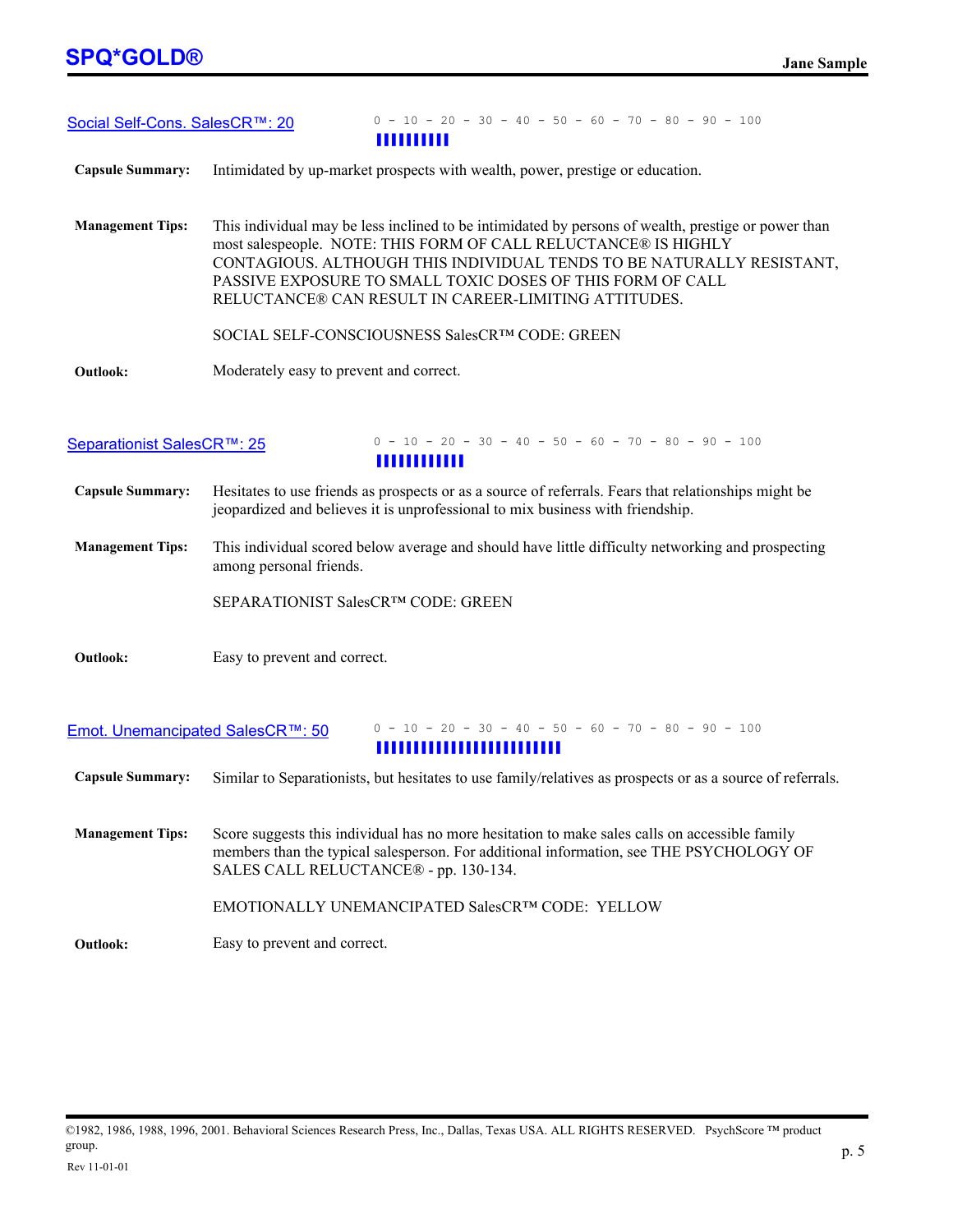#### **SPQ\*GOLD® Jane Sample**

| Referral Aversion SalesCR™: 15  | $0 - 10 - 20 - 30 - 40 - 50 - 60 - 70 - 80 - 90 - 100$<br>,,,,,,,                                                                                                                                                                                                                    |  |  |
|---------------------------------|--------------------------------------------------------------------------------------------------------------------------------------------------------------------------------------------------------------------------------------------------------------------------------------|--|--|
| <b>Capsule Summary:</b>         | Hesitates to ask for referrals. Fears that asking for referrals will threaten just-closed sale, damage<br>rapport with customers, or appear grasping and exploitative.                                                                                                               |  |  |
| <b>Management Tips:</b>         | Scores suggest this individual has no more hesitation to ask for referrals than the typical<br>salesperson. See THE PSYCHOLOGY OF SALES CALL RELUCTANCE® - pp. 134-138, for<br>more information.                                                                                     |  |  |
|                                 | REFERRAL AVERSION SalesCR™ CODE: YELLOW                                                                                                                                                                                                                                              |  |  |
| Outlook:                        | Easy to prevent and correct.                                                                                                                                                                                                                                                         |  |  |
| Telephobia SalesCR™: 88         | $0 - 10 - 20 - 30 - 40 - 50 - 60 - 70 - 80 - 90 - 100$                                                                                                                                                                                                                               |  |  |
| <b>Capsule Summary:</b>         | Uncomfortable using the telephone to prospect or sell.                                                                                                                                                                                                                               |  |  |
|                                 |                                                                                                                                                                                                                                                                                      |  |  |
| <b>Management Tips:</b>         | This individual may hesitate or resist using the telephone to prospect for new business. LOOK<br>FOR                                                                                                                                                                                 |  |  |
|                                 | * Preoccupation with alternative tasks when it is time to prospect on the phone<br>* Over-reliance on non-telephone prospecting methods<br>* Physical symptoms accompanying use of the phone to prospect, such as noticeable changes in<br>voice pitch, breath rate or perspiration. |  |  |
|                                 | For more information, see THE PSYCHOLOGY OF SALES CALL RELUCTANCE® - pp.<br>139-143.                                                                                                                                                                                                 |  |  |
|                                 | TELEPHOBIA SalesCR™ CODE: RED                                                                                                                                                                                                                                                        |  |  |
| Outlook:                        | Easy to prevent and correct.                                                                                                                                                                                                                                                         |  |  |
| Oppositional Reflex SalesCR™: 0 | $0 - 10 - 20 - 30 - 40 - 50 - 60 - 70 - 80 - 90 - 100$                                                                                                                                                                                                                               |  |  |
| <b>Capsule Summary:</b>         | Highly critical of self and others. Unable to allow self to be coached, advised, instructed, managed<br>or trained.                                                                                                                                                                  |  |  |
| <b>Management Tips:</b>         | This individual's score is below average and suggests that Oppositional Reflex SalesCR™ should<br>not be a problem.                                                                                                                                                                  |  |  |
|                                 | OPPOSITIONAL REFLEX SalesCR™ CODE: GREEN                                                                                                                                                                                                                                             |  |  |
| <b>Outlook:</b>                 | Easy to prevent and very difficult to correct.                                                                                                                                                                                                                                       |  |  |

<sup>©1982, 1986, 1988, 1996, 2001.</sup> Behavioral Sciences Research Press, Inc., Dallas, Texas USA. ALL RIGHTS RESERVED. PsychScore ™ product group.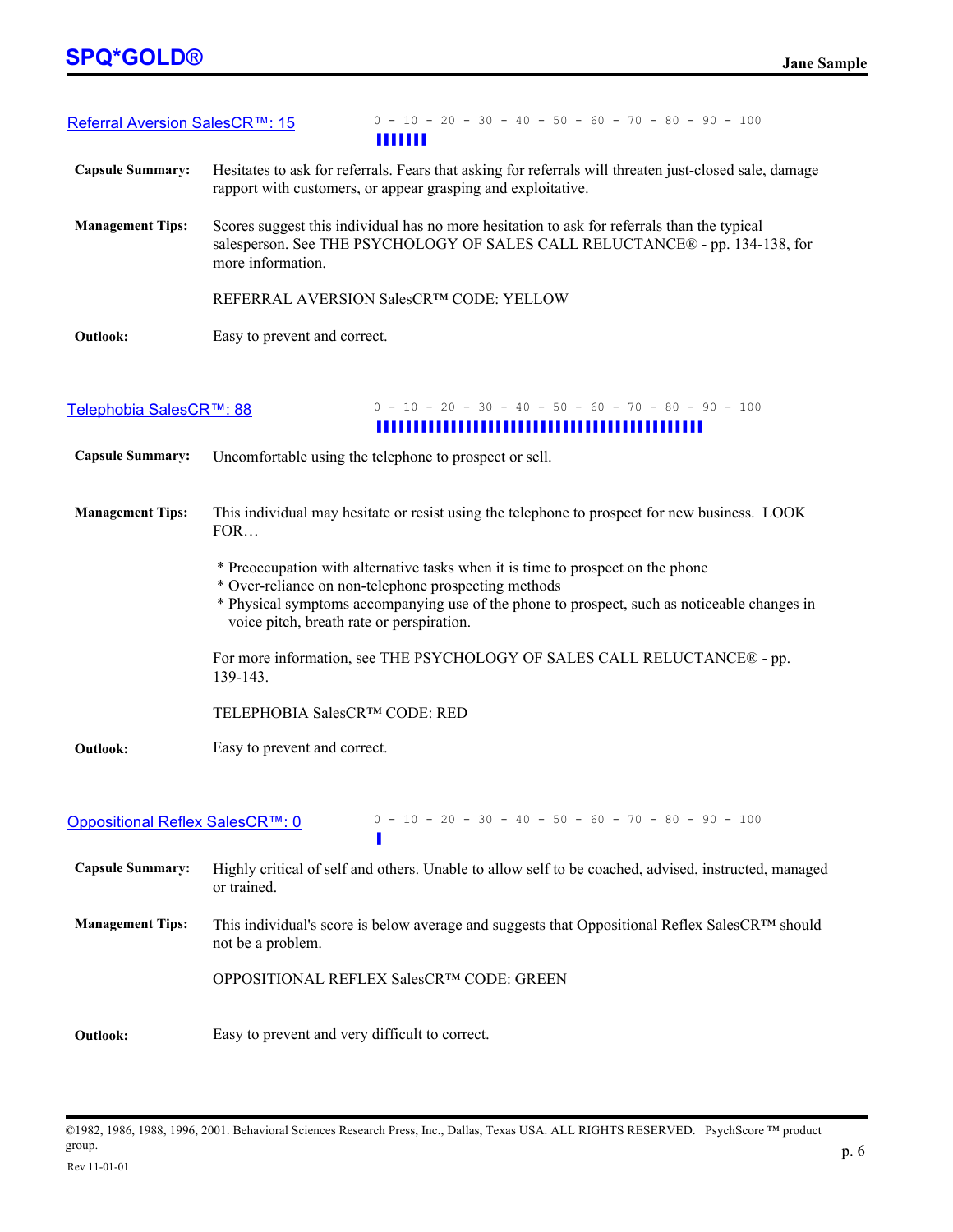### *Section 3: Sales Call Reluctance® Impostors Profile*

| Prospecting Motivation™: 80 | $0 - 10 - 20 - 30 - 40 - 50 - 60 - 70 - 80 - 90 - 100$                                                                                                                                                                                                                                        |  |  |  |
|-----------------------------|-----------------------------------------------------------------------------------------------------------------------------------------------------------------------------------------------------------------------------------------------------------------------------------------------|--|--|--|
| <b>Capsule Summary:</b>     | General level of motivation or energy available to invest in goal-supporting behaviors. Does not                                                                                                                                                                                              |  |  |  |
| <b>Management Tips:</b>     | give up easily when faced with difficult or frustrating tasks.<br>Scores suggest the motivation this individual brings to a career or difficult task is projected to be<br>above average. This individual should have few problems applying persistent effort to complete<br>difficult tasks. |  |  |  |
| <b>Outlook:</b>             | PROSPECTING MOTIVATIONTM CODE: GREEN                                                                                                                                                                                                                                                          |  |  |  |
| Prospecting Goal Level™: 83 | $0 - 10 - 20 - 30 - 40 - 50 - 60 - 70 - 80 - 90 - 100$                                                                                                                                                                                                                                        |  |  |  |

- **Capsule Summary:** Degree of goal clarity or focus. Willingness to commit to long-term goals and work single-mindedly to accomplish them.
- **Management Tips:**  This individual should be able to set and pursue long-term career-related goals.

#### **Outlook:** PROSPECTING GOAL LEVEL™ CODE: GREEN

| Prospecting Goal Diffusion™: 20 | $0 - 10 - 20 - 30 - 40 - 50 - 60 - 70 - 80 - 90 - 100$                                                                                                                  |
|---------------------------------|-------------------------------------------------------------------------------------------------------------------------------------------------------------------------|
| <b>Capsule Summary:</b>         | ,,,,,,,,,,<br>Tends to commit to too many goals simultaneously. Interests can change quite frequently, making it<br>difficult to meet job and performance requirements. |
| <b>Management Tips:</b>         | This individual's scores are lower than average and suggest that goals should remain fairly focused<br>and steady.                                                      |
|                                 |                                                                                                                                                                         |

**Outlook:** PROSPECTING GOAL DIFFUSION™ CODE: GREEN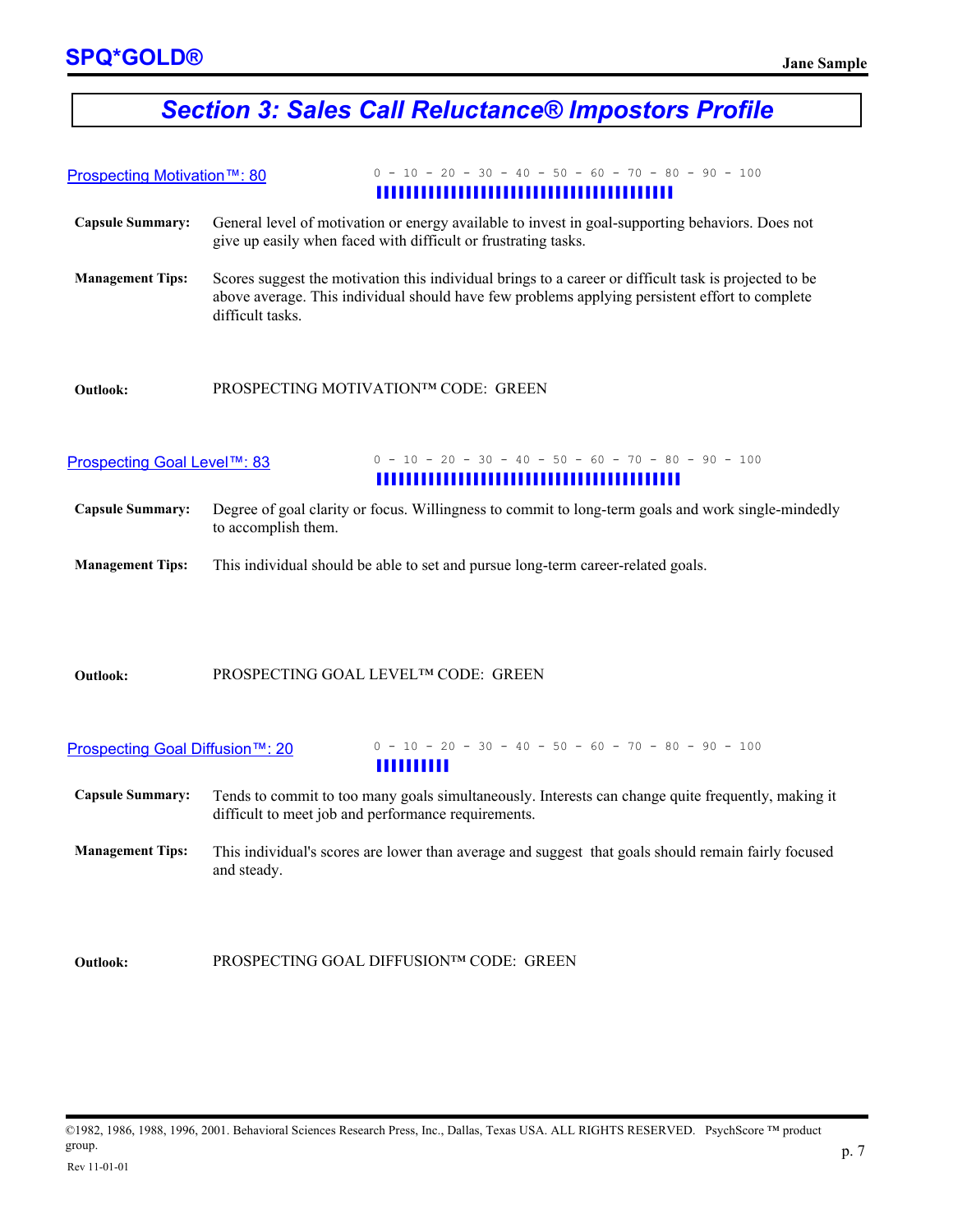| Problem Solving: 80     | $0 - 10 - 20 - 30 - 40 - 50 - 60 - 70 - 80 - 90 - 100$                                                                                              |  |  |
|-------------------------|-----------------------------------------------------------------------------------------------------------------------------------------------------|--|--|
| <b>Capsule Summary:</b> | Ability to focus attention and concentration on the completion of frustrating and complex tasks.                                                    |  |  |
| <b>Management Tips:</b> | Scores suggest this individual is comfortable working on detailed or complex tasks which may<br>require extended periods of time and concentration. |  |  |
|                         | Note: Generalizations about overall intelligence should not be made from this or any other single<br>source of information.                         |  |  |
| <b>Outlook:</b>         | PROBLEM SOLVING CODE: Code will vary and is dependent upon company's training program,<br>products and technical requirements.                      |  |  |

©1982, 1986, 1988, 1996, 2001. Behavioral Sciences Research Press, Inc., Dallas, Texas USA. ALL RIGHTS RESERVED. PsychScore ™ product group.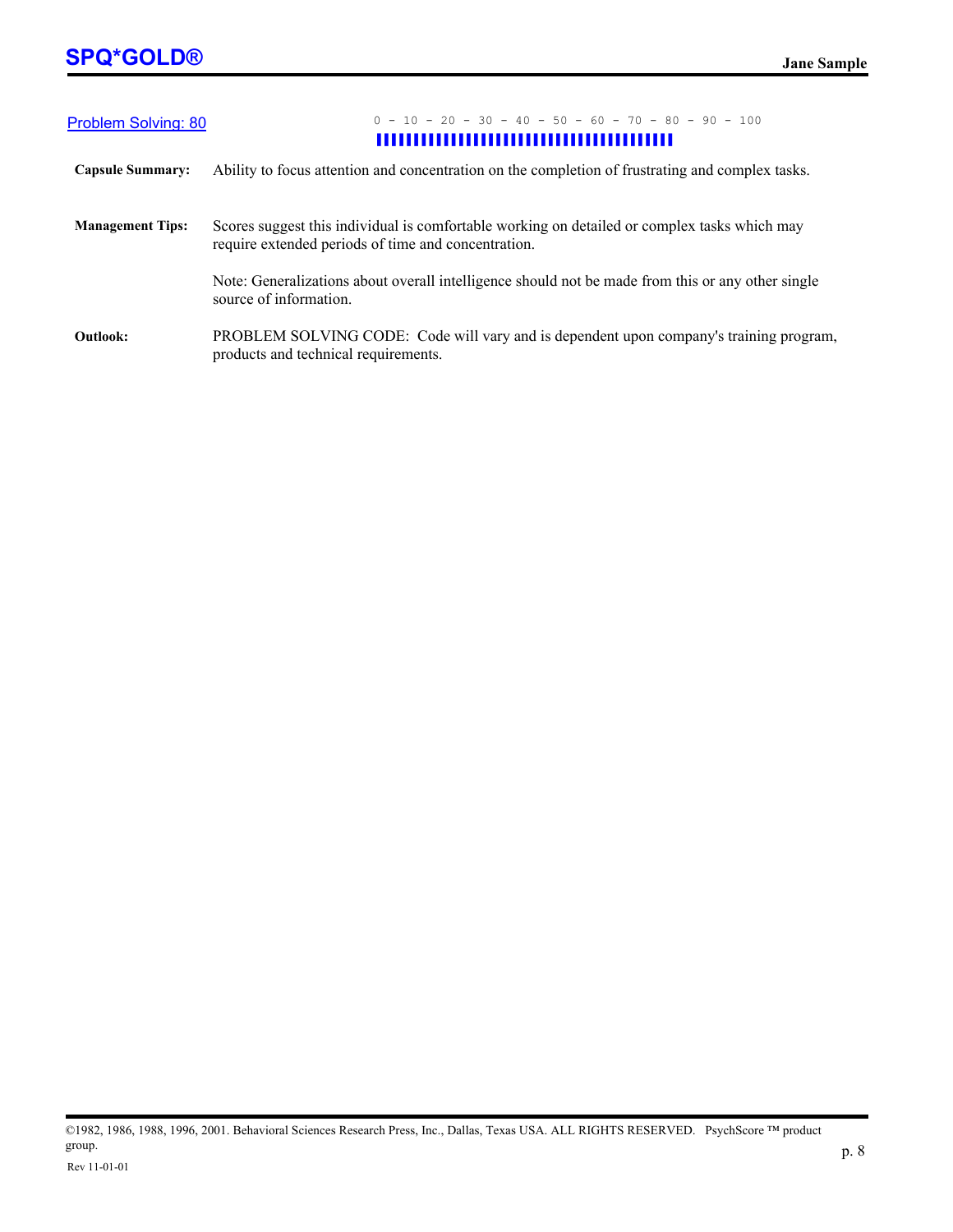## *Section 4: Attitude Toward Questionnaire (Filters)*

| <b>Impression Mgmt.: 60</b> | $0 - 10 - 20 - 30 - 40 - 50 - 60 - 70 - 80 - 90 - 100$<br>,,,,,,,,,,,,,,,,,,,,,,,,,,,,,                                                                                                                                                  |
|-----------------------------|------------------------------------------------------------------------------------------------------------------------------------------------------------------------------------------------------------------------------------------|
| <b>Capsule Summary:</b>     | Desire to create a positive impression through the use of exaggeration and embellishment.                                                                                                                                                |
| <b>Management Tips:</b>     | Score suggests a complex mixture of the desire to create a positive impression through the use of<br>exaggeration and embellishment, as well as a willingness to let others know there may be gaps in<br>product or technical knowledge. |
|                             | Note: Use caution when interpreting this scale. Some of the items used to measure this scale are<br>culture-specific (U.S.) and may not be applicable in all countries.                                                                  |
| <b>Outlook:</b>             | IMPRESSION MANAGEMENT CODE: YELLOW                                                                                                                                                                                                       |
| Hedging: 27                 | $0 - 10 - 20 - 30 - 40 - 50 - 60 - 70 - 80 - 90 - 100$<br>,,,,,,,,,,,,,                                                                                                                                                                  |
| <b>Capsule Summary:</b>     | Tends to choose in-between or non-commital responses.                                                                                                                                                                                    |
| <b>Management Tips:</b>     | This individual selected some of the 'in-between' answers on the test. However, scores are within<br>the range of the typical salesperson.                                                                                               |
| <b>Outlook:</b>             | HEDGING CODE: YELLOW                                                                                                                                                                                                                     |
| Resp. Consistency: 63       | $0 - 10 - 20 - 30 - 40 - 50 - 60 - 70 - 80 - 90 - 100$<br>,,,,,,,,,,,,,,,,,,,,,,,,,,,,,                                                                                                                                                  |
| <b>Capsule Summary:</b>     | Level of attention, effort and/or cooperation applied when completing the questionnaire. Low scores<br>sometimes reflect ambiguity in sense of self.                                                                                     |
| <b>Management Tips:</b>     | Higher than average score suggests this individual completed the questionnaire with a sufficient<br>amount of cooperation, care and attention.                                                                                           |
|                             |                                                                                                                                                                                                                                          |
| <b>Outlook:</b>             | RESPONSE CONSISTENCY CODE: GREEN                                                                                                                                                                                                         |

©1982, 1986, 1988, 1996, 2001. Behavioral Sciences Research Press, Inc., Dallas, Texas USA. ALL RIGHTS RESERVED. PsychScore ™ product group.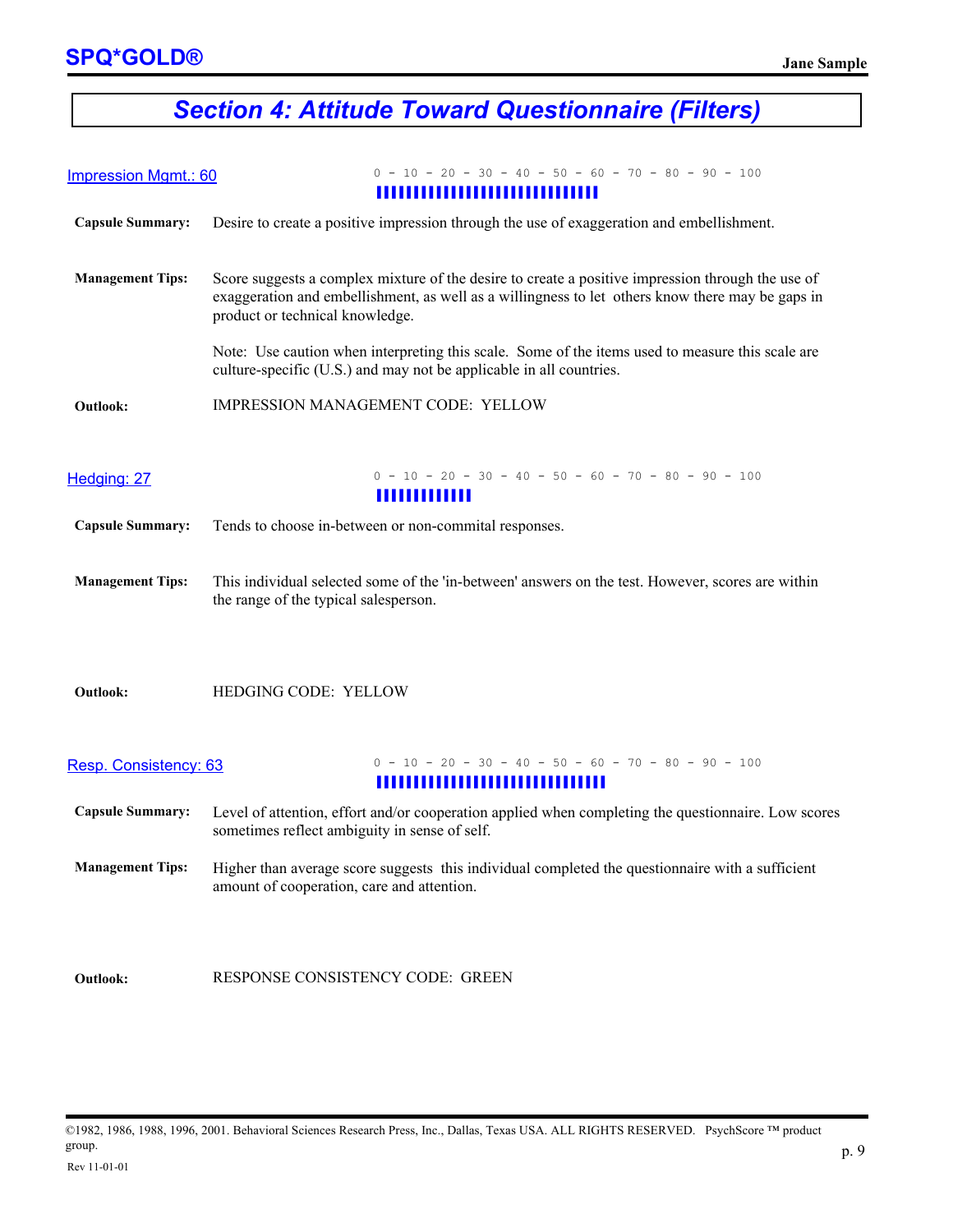#### *Section 5: Interview Support Guide : Critical Items*

13. If you were in sales (or if you are presently in sales), do you think you would tend to be more comfortable prospecting for new business on the telephone or face-to-face?

2. I would probably be more comfortable prospecting face-to-face.

52. How uncomfortable would you be selling products or services by telephone to people who did not know you and who were not expecting you to call?

3. Uncomfortable - but I could probably learn to do it easily once I was trained and made up my mind to do it.

- 107. Overall, which best describes your attitude towards this questionnaire?
	- 4. It was probably worthwhile.